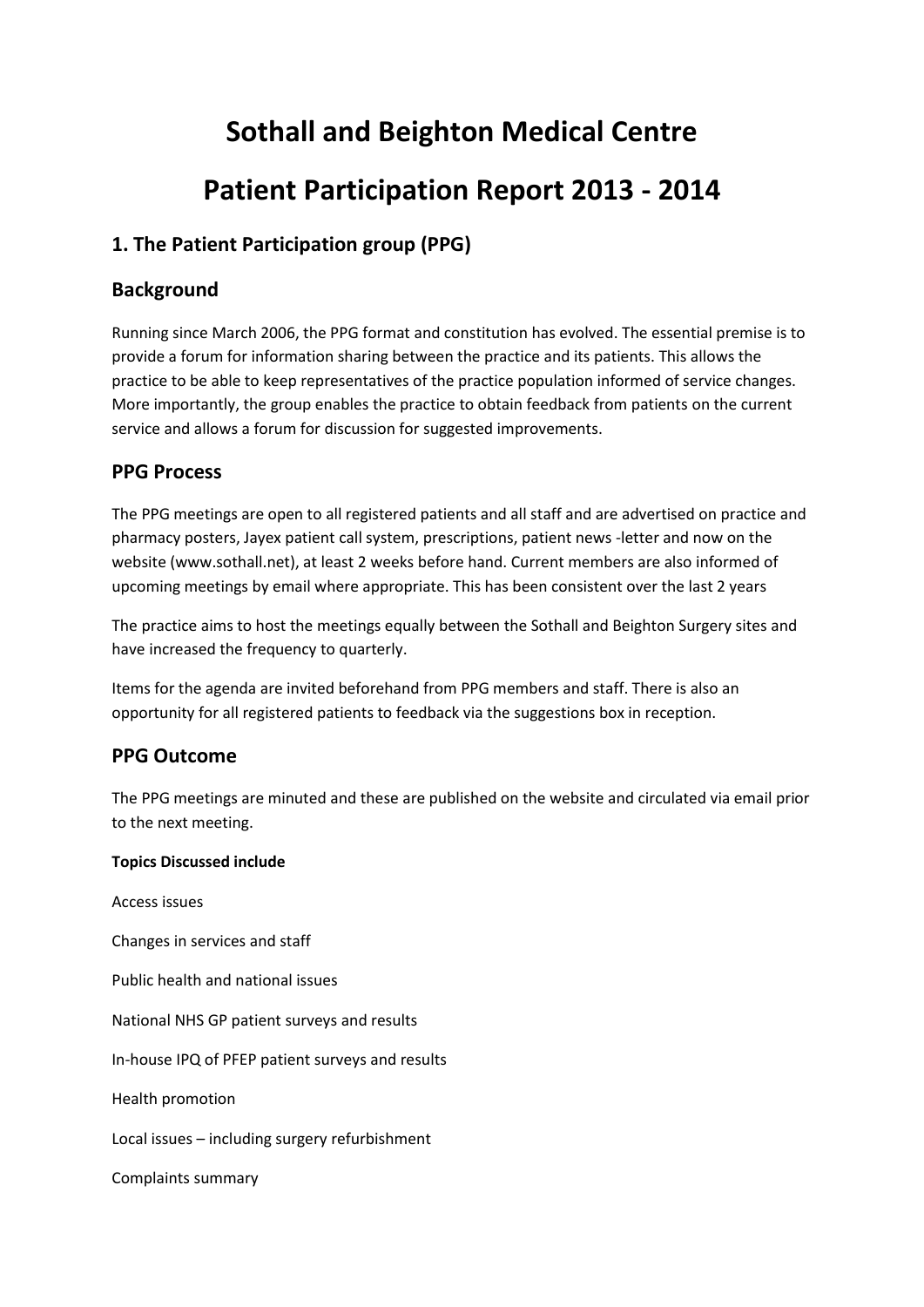Ideas for improving involvement and representation

Now also priorities for surveying patient opinion

Action points are allocated and suggestions for further consideration by the practice are fed into the Practice plenary (Doctors and Staff) or business (Doctors)meeting. The outcome is fed back as a matter arising at the next PPG.

# **Representation**

There has been a further 35% increase in attendance at the PPG this year with 27 patients attending at least one of the 4 meetings.

The profile of attendees is shown in the table below and compared to last year, the practice population and those participating in this year's satisfaction survey.

| Profile             | 2014 PPG % | 2013 PPG % | 2012 PPG % | <b>Completing</b> | <b>Practice</b>     |
|---------------------|------------|------------|------------|-------------------|---------------------|
|                     |            |            |            | Survey %          | <b>Population %</b> |
| $0 - 19$            | 0          | 0          | 0          | 0                 | 23.0                |
| $20 - 29$           | 0          | 0          | 0          |                   | 12.5                |
| 30-39               | 0          | 0          | 0          | 9                 | 12.1                |
| 40-49               | 7          | 5          | 8          | 12                | 16.5                |
| 50-59               | 15         | 20         | 15         | 17                | 15.2                |
| 60-69               | 33         | 40         | 23         | 19                | 11.0                |
| 70-79               | 26         | 20         | 31         | 26                | 6.6                 |
| $80+$               | 19         | 15         | 23         | 16                | 3.6                 |
| Male: Female        | 37:63      | 40:60      | 33:67      | 34:66             | 49:51               |
| <b>Ethnicity WB</b> | 96         | 100        | 100        | 99%               |                     |

## WB= White British

It is recognised by staff and the PPG that younger age groups are under-represented in both the PPG and the survey.

Efforts made this year to increase representation have once again included…

Personal invitations from staff to patients, including invitation slips as a reminder of the dates, times and venue have been successful. Prominent posters and flyers have been waiting room (including during baby clinic), chemists and the meetings have been advertised on the new practice website (www.sothall.net).

# **2. Agreed areas of priority from the PPG**

# **Update on last year's plan**

The 2013 agreed plan can be seen in full on the website.

 Reception privacy has recently been improved, following a suggestion from the PPG to place a 'Please wait here' sign at each reception to create some distance between the desk and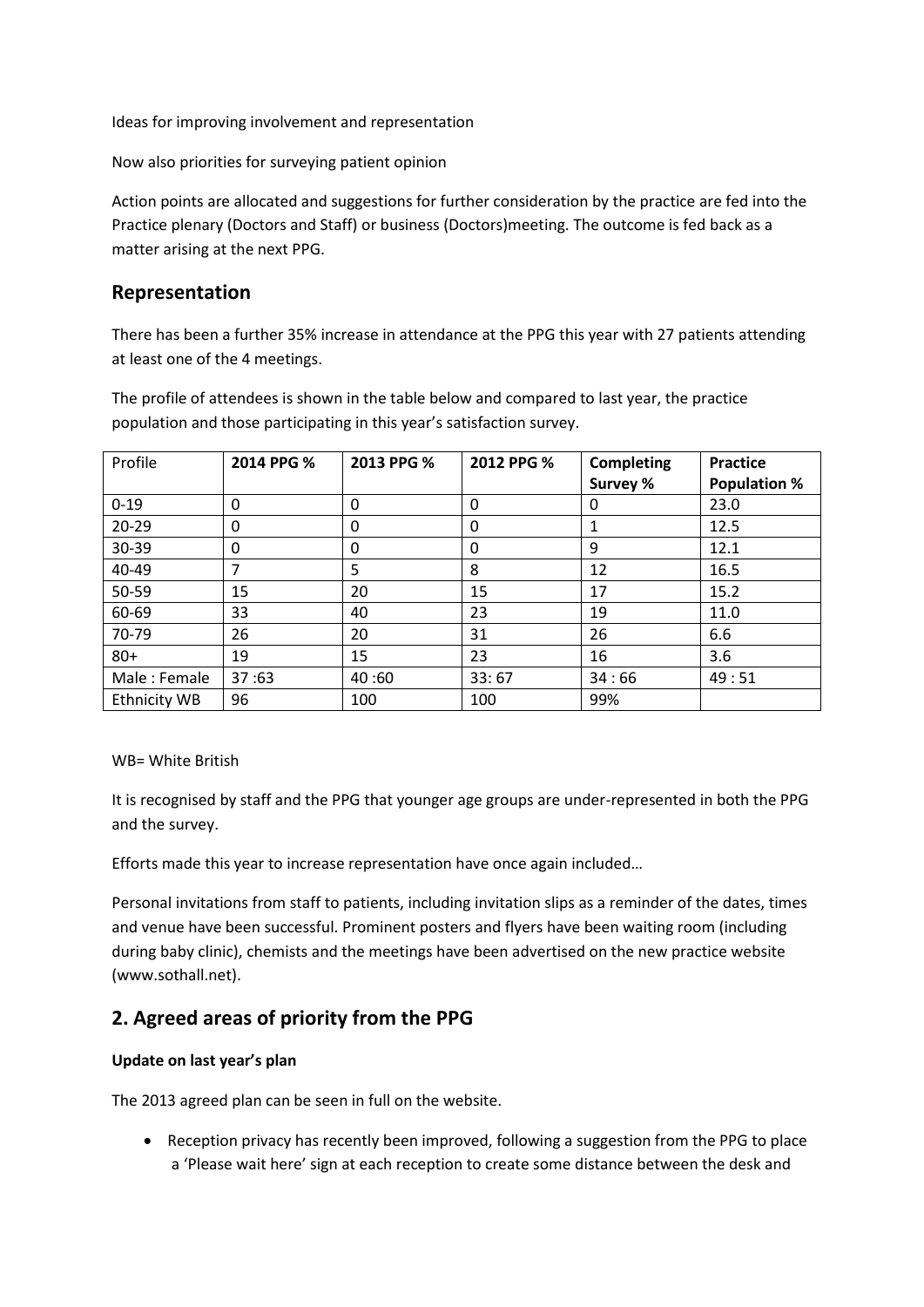the queue. The positive impact of this has been noted in the survey with a reduction of the percentage of patients being concerned about this issue from 37% to 28%

- Reception and Administrative Staff have had two 'in-house' training sessions in customer care and Communication Skills, from Dr Williams, who has an interest in this area. The training was well received by staff and appears to have had a very positive impact on patient's experience with reception. According to the survey there was a slight increase to 83% of patients being impressed with helpfulness of reception staff. More dramatic was reduction in those 'not-happy-at-all' with reception from 21% to just 4%.
- Appointments for Blood Pressure and Phlebotomy (blood-taking), have now been made available in the early morning 8-8.30am to help accommodate our working population.
- Steps have been taken towards on-line booking of appointments for nursing and health care assistant appointments and the practice has undertaken a contractual obligation to ensure that there is some availability to book on line for doctor appointments. This has been identified by the PPG again this year and will be made available in the near future.
- Phone access has been changed from the 0845 number, unpopular with some patients to Sothall, 0114 2284900 and Beighton, 0114 2284909. The practice has installed a new telephone system linking the two surgeries, allowing calls to be answered at either site at busy times. Call queuing was explored and after discussing with other surgeries who'd tried it and found it unpopular with patients, it was agreed with the PPG not to pursue this further at the current time.

# **2014 Agreed areas of Priority**

At a PPG meeting (13.12.13) areas of priority were discussed for the 2014 year. Once again access was a major concern as was the need to measure success of interventions such as the doctor triage service and the reception training. It was also important that the previously high levels of patient satisfaction with GP and nursing care were monitored. We have also changed the way patients with chronic diseases are monitored and supported at the surgery, making better use of our health care assistant and nursing staff. We wanted to capture how widely this new process was recognised by the surveyed population. Having successfully passed our CQC inspection, we anticipated that the areas to do with the building would be satisfactory. A number of the questions in the survey remained the same as last year, so we could bench mark our progress against previous years.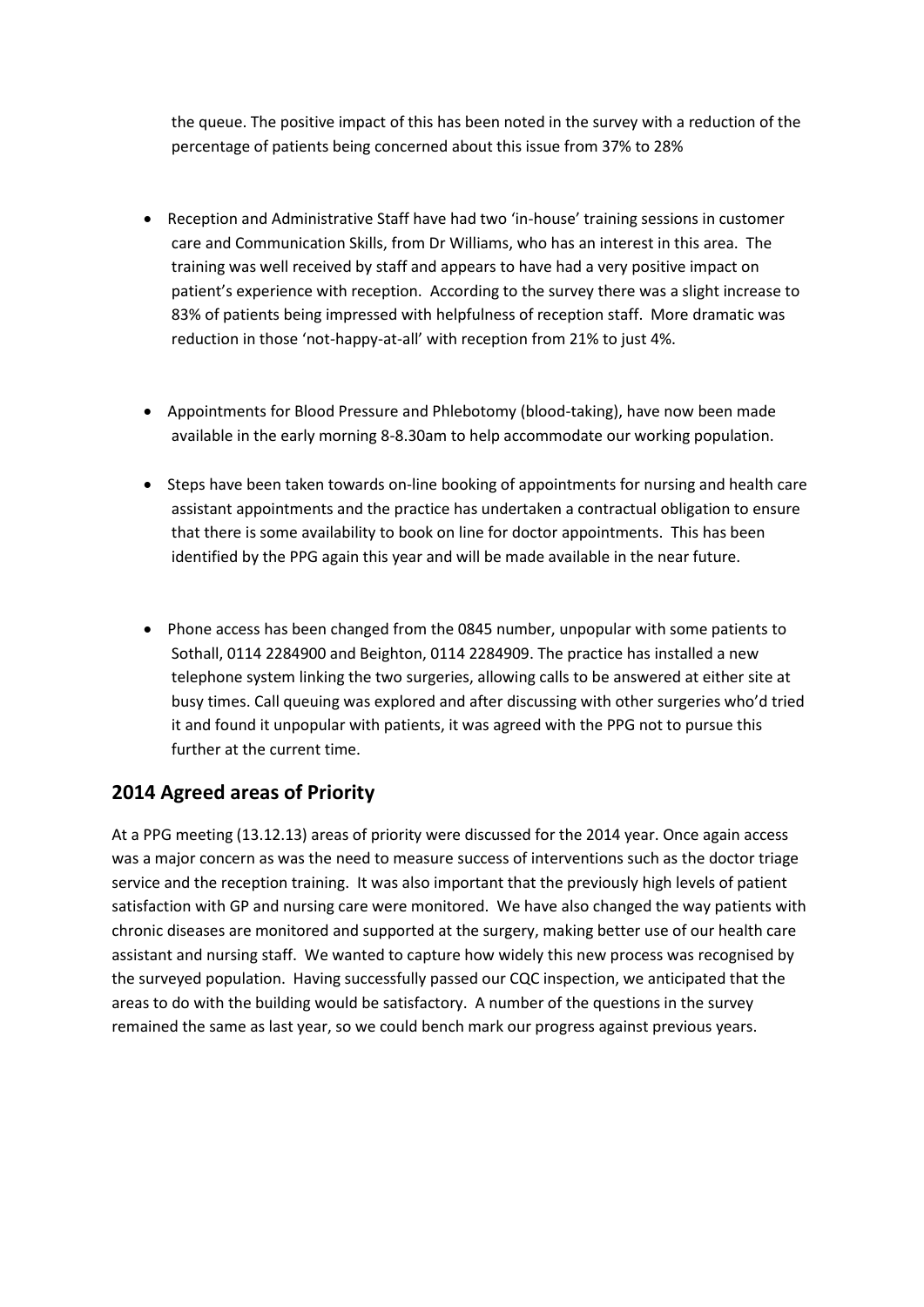# **3. Survey and Results**

Once again, the PPG were keen to ensure that the survey was representative and the number of completed surveys maximised to have a meaningful discussion of the results. It was suggested by the PPG that we should…

- Place surveys in waiting rooms at both practice sites together with pens for patients to complete whilst waiting to be seen.
- Make surveys available at both local Pharmacies, the local Co-op and on the website.
- Advertise the survey with posters at both sites and pharmacies.
- Email, at least PPG member

# **Results**

The results of **143** surveys were collated this year and attached (appendix 1). This compares to 101 survey returns in 2013.

# **4. Discussion of the 2014 Patient Satisfaction Survey Results**

A summary of the survey results were discussed at the PPG meeting **21st February 2014** and the power point of this, including a comparison to the 2013 and 2012 results is also on the website.

In brief the survey results can be interpreted as follows…

- The majority had seen a doctor in the last 3 months (78%), suggesting the survey as reaching, although not exclusively, a group of patients using the surgery more recently.
- There was a slight fall in the percentage of patients wanting online booking compared to last year 29% vs 35%.
- A significant number still found it difficult to book an appointment by phone (73%) which was similar to last year.
- Substantially more people found it easier to speak to a doctor than last year (56% vs 40%) This is likely to reflect the popularity of the doctor triage service ( see below)
- There has been an increase in the percentage of patients using the doctor triage service (now 63%) and increase to 70% of those impressed with the speed of it. More people felt that their problem could be sorted out over the phone (86%). Only a small minority were unable to use this service (6%) which was similar to last year.
- As discussed above there was a fall in the percentage of patients concerned about confidentiality at the desk from 37 to 28%, which reflects the use of 'Please wait here' stands at each reception.
- There was a dramatic fall in the percentage of patients not at all happy with reception. This has resulted from some hard work on the part of the reception team to accommodate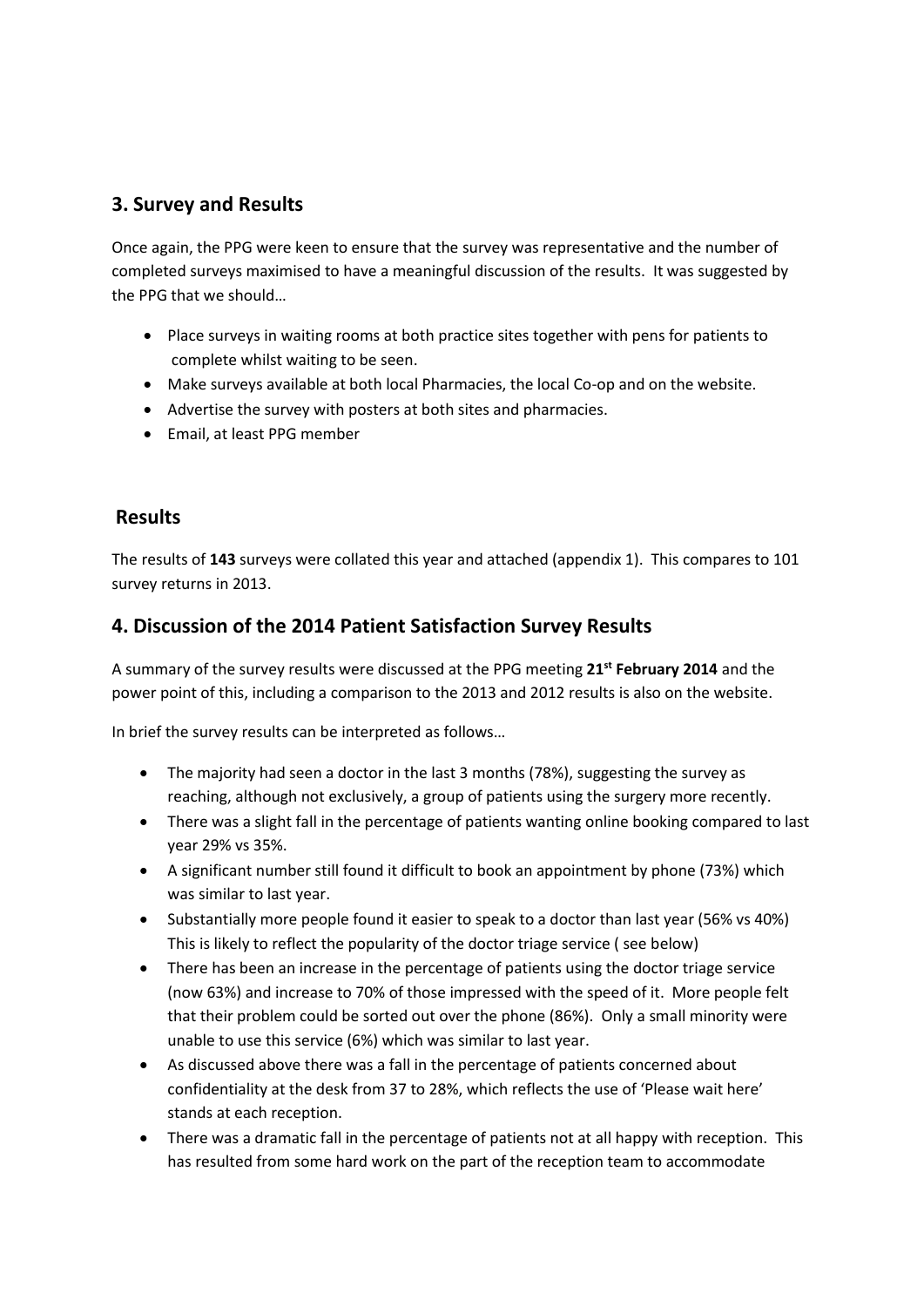patients and putting into practice the peer learning from the in-house communication skills training.

- The majority of patients are now able to see a doctor the same day or within 2 days (55%), which has been aided by the doctor triage service.
- Where people were unable to see a doctor in this time frame, there was a substantial increase in the percentage of responders where the time didn't suit. Despite increasing access to services outside core hours, it is possible that this reflects a reluctance on part of patients to request time off work to attend appointments as a result of the economic climate.
- 89% of patients reported being able to see their favourite doctor at least some of the time, which compares to 68% last year. Again, the doctor triage service has helped significantly with continuity, ensuring that patients are seen more by their usual doctor which is appreciated by all.
- As with last year's survey, both doctors and nurses scored highly in all aspects of patient care in consultations and these can be seen in more detail in the appendix1.
- Disappointingly, only 42% of patients were aware of the nurses central role and ability to help them manage their long term conditions.
- Pleasingly and despite this being a new innovation, 51% of patients were aware that their condition reviews would be in the month of their birth.
- The reduction in the ease in getting a nurse appointment (71 vs79%) can likely be explained by the changes to deliver chronic disease/condition reviews in a more structured and coherent way and we would anticipate this improving next year.
- Another improvement, although still disappointingly low was the percentage of patients who were aware that we were open before 8am and after 6.30pm on certain days, 29% and 41% respectively. This may explain the marginal reduction in the percentage very or fairly impressed with our opening times at 73%.
- 95% of patients however were either very or fairly satisfied with their care at the surgery, compared to 88% last year.

# **5. At the PPG meeting (21.2.14) the following action plan was agreed (actions so far taken under each heading)**

- Consider adjusting the seating arrangements in Sothall waiting room to see if confidentiality can be improved further. This has been discussed at the practice plenary meeting and one of our reception staff is experimenting with this.
- Consider appointing a nurse practitioner to help with on the day access and triage. This approach has been used by other practices in the locality with some success and we will aim to learn from these and consider how this might improve access for own population.
- Online booking to be available for some doctor appointments Having already trialled on line booking for non-doctor appointments, we are now in a position to move forward with this and anticipate this being available to patients in the next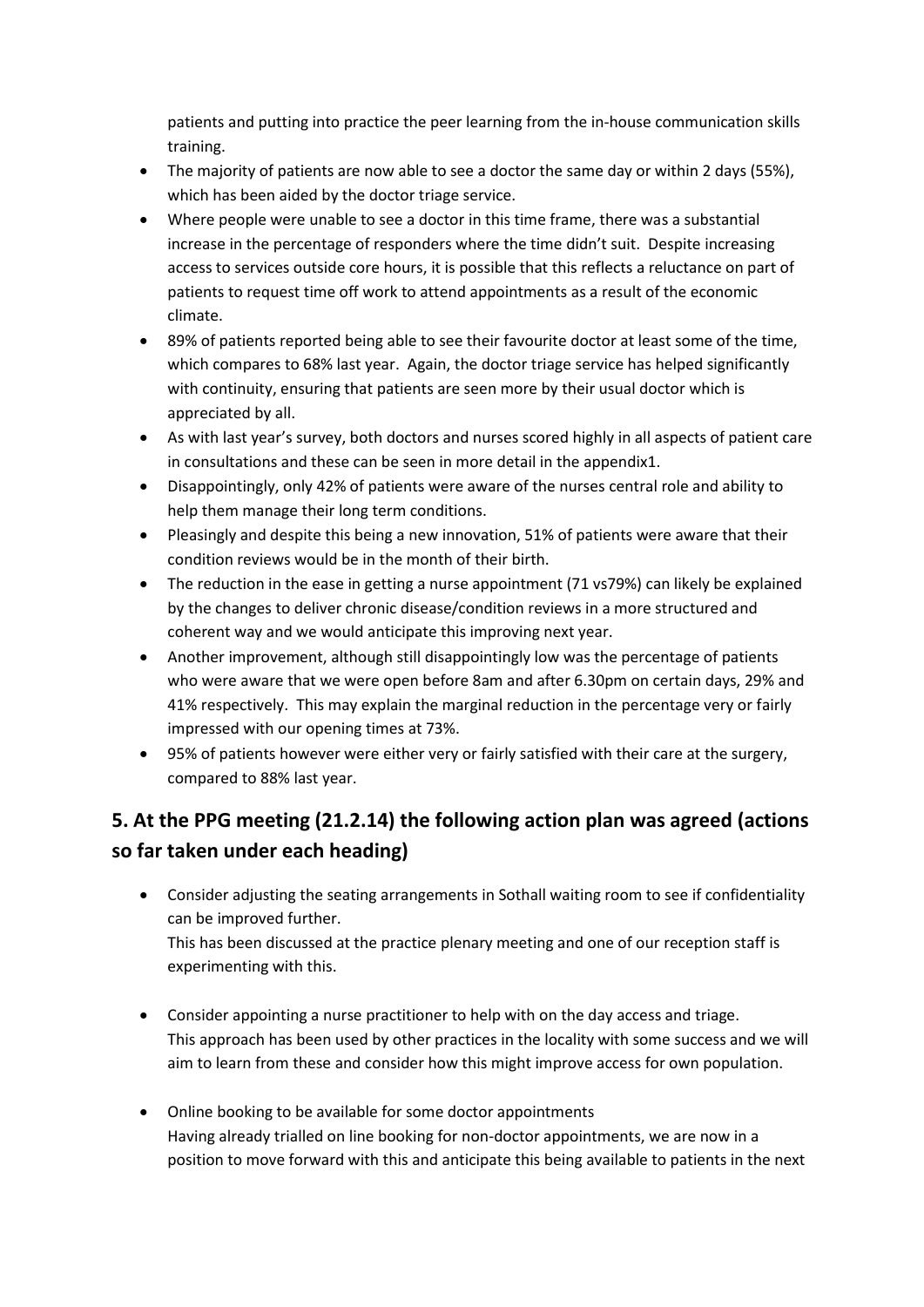few months for a limited number of appointments. We are also aware that the majority of patients are happy to book by phone, despite the frustrations.

 Have a profile of each doctor to include their areas of expertise to help patients choose who to see for a particular issue and publicise these on the website.

Although not part of the action plan, it has been recognised by the practice that, the improvement in experience with reception should be built on and there will be an ongoing schedule of training in communication skills and customer care.

# **6. Publicise Actions Taken and subsequent achievements**

The action plan will be advertised in the next patient news-letter and the results of the survey will be available in full on the website.

The achievements and progress towards them will be minuted and placed on the website.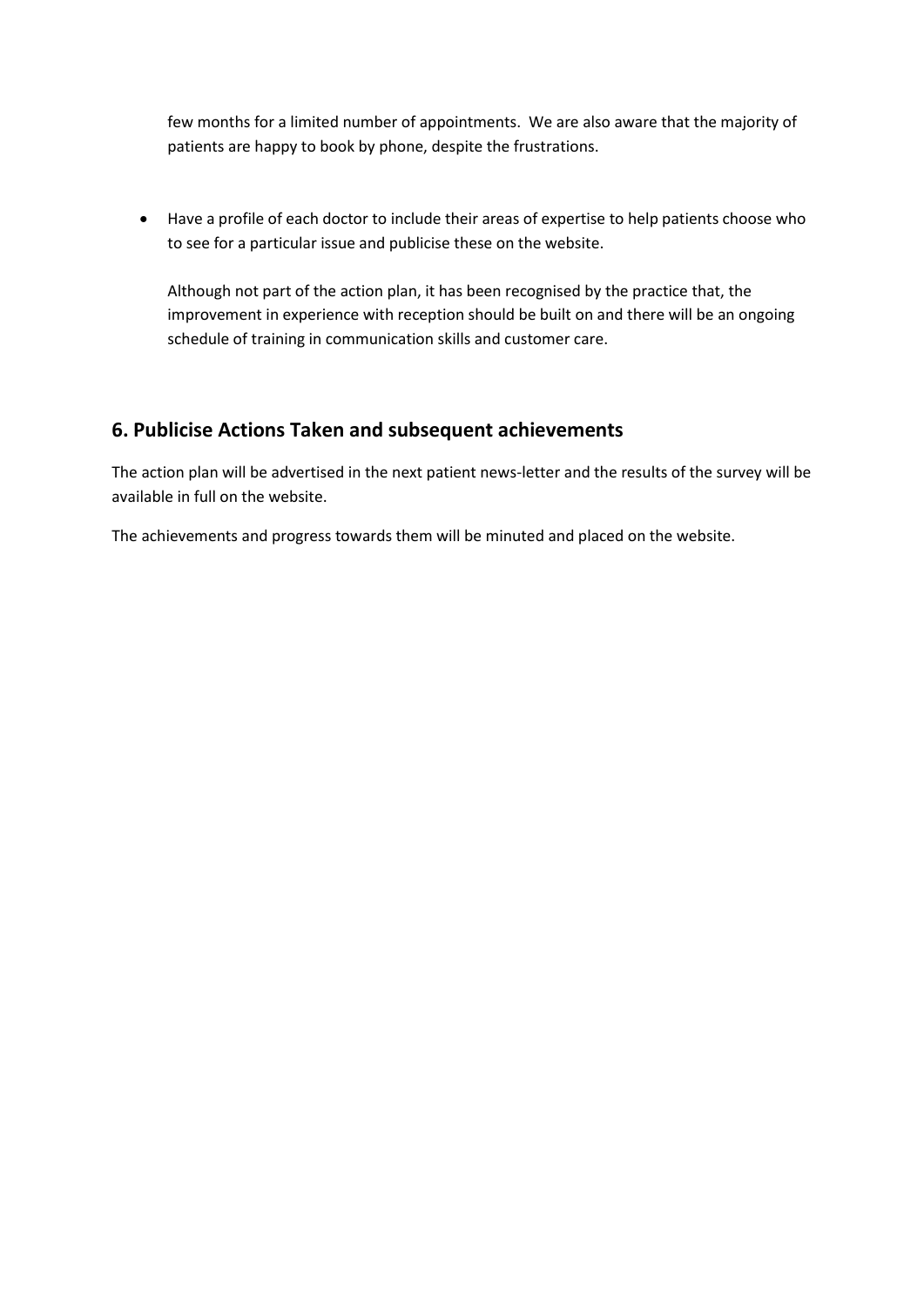# **Current opening times for Sothall and Beighton Medical Centres**

Telephone access is available by ringing the usual numbers:

**0114 2284900** (Sothall)

**0114 2284909** (Beighton)

The Practice is open from 8.30am-6pm, Monday to Friday.

The doors will be closed for lunchtime, daily 12.30-1.30pm at both Sothall and Beighton .

# **½ day closing**

Sothall - Thursday pm, except for Baby clinic ( *Beighton Site remains open for all patients*)

Beighton - Wednesday pm, (*Sothall Site remains open for all patients*).

Although a patient's nearest site will be closed at these times, they are welcome to attend the other site that is open if needed (as above)

The telephones are answered on behalf of the practice between 8-8.30am, 12.30-1.30pm, and 6- 6.30pm.

# **Extended hours**

The practice offers extended hours pre-bookable Doctor and Nurse appointments on

# **Monday, Wednesday, Thursday and Friday 7.30-8.30am**

**AND**

# **Tuesdays 6.00-7.45pm**.

At these times the *doors will not be open*, but patients with appointments should **ring the access bell.**

Please note: other patients will not be admitted at these times and during Baby clinic on Thursday 1.30 -4pm at Sothall.

# **Out of Surgery Hours**

Depending on the time you call the surgery, out of surgery hours, you will be directed clearly via a recorded message to call the Sheffield GP Out of Hours service or call NHS 111.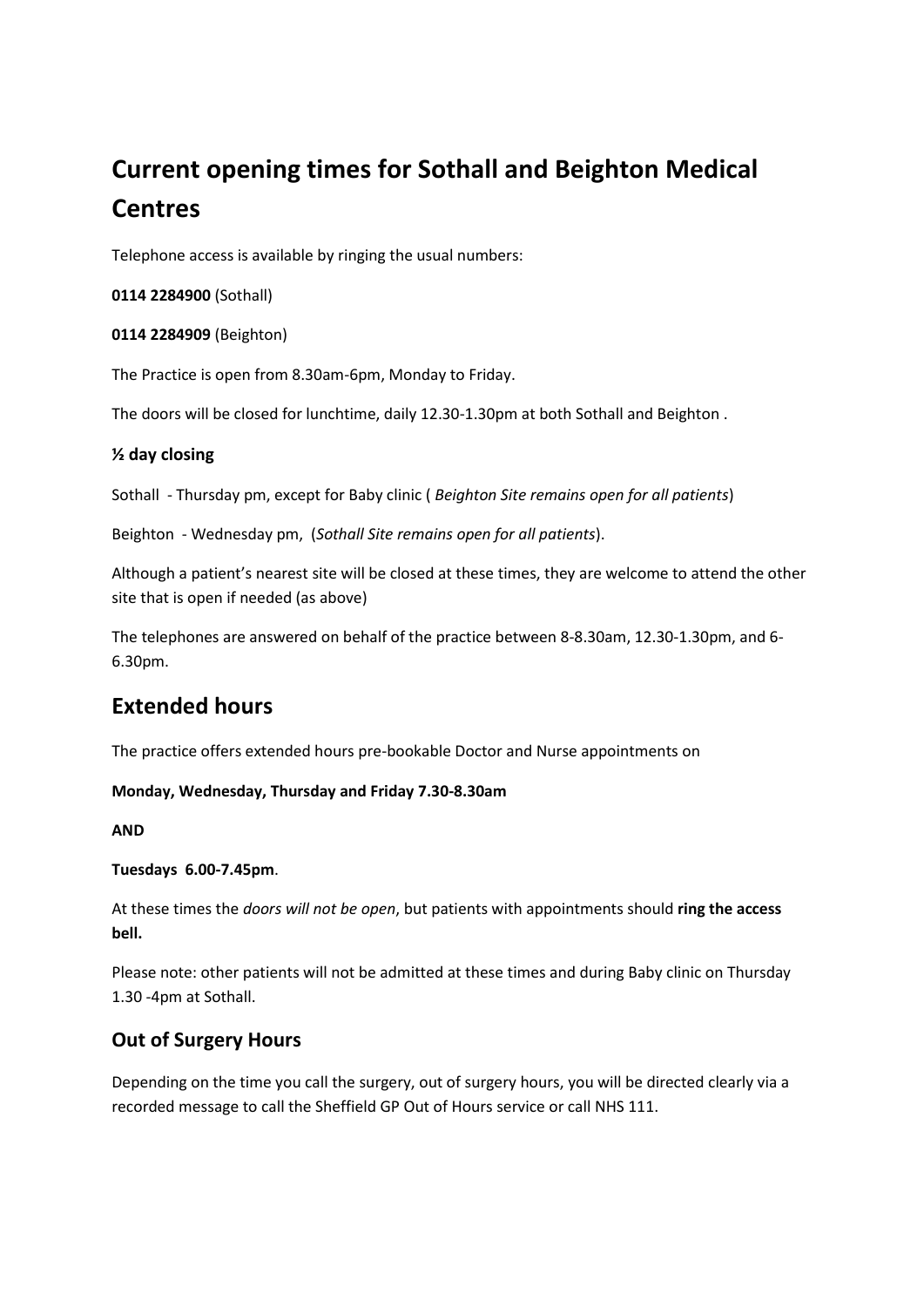# **Appendix 1.**

# **Sothall Medical Centre and Beighton Health Centre Patient Survey 2013/14**

Sample group size: 143 patients compared to 100 patients (2013) and 52 (2012)

The following responses were given to the questionnaire as a % of those answering the question/survey. The figure in brackets relates to the response from 2013 survey.

Q1) When did you last see a doctor at the GP surgery?

- 78% (80.2%) saw a doctor in the last 3 months 2012: 69%
- 10% (13.9%) saw a doctor in the last 3-6 months
- 12% (5.9%) saw a doctor more than 6 months ago

Q2) How do you normally book your appointment to see a doctor or nurse at the surgery? (tick as apply)

- 21% (26.7%) normally book their appointments in person
- 77% (73.3%) normally book their appointments over the phone

Q3) Which of the following methods would you prefer to use to book an appointment at the surgery? (tick as apply)

- 17% (34.7%) are happy to book in person
- 53% (70.3%) are happy to book over the phone 2012: 61%
- 21% (34.7%) would be happy to book online 2012: 29%
- 7.8% (7.9%) had no preference

Q4) In the last 6 months how easy have you found the following?

Getting through on the phone:

0% (1%) haven't tried

- 7.8% (7.9%) very easy
- 17% (21.8%) fairly easy 2012: 29%
- 35% (23.8%) not very easy 2012: 37%
- 38% (45.5%) not at all easy 2012: 25%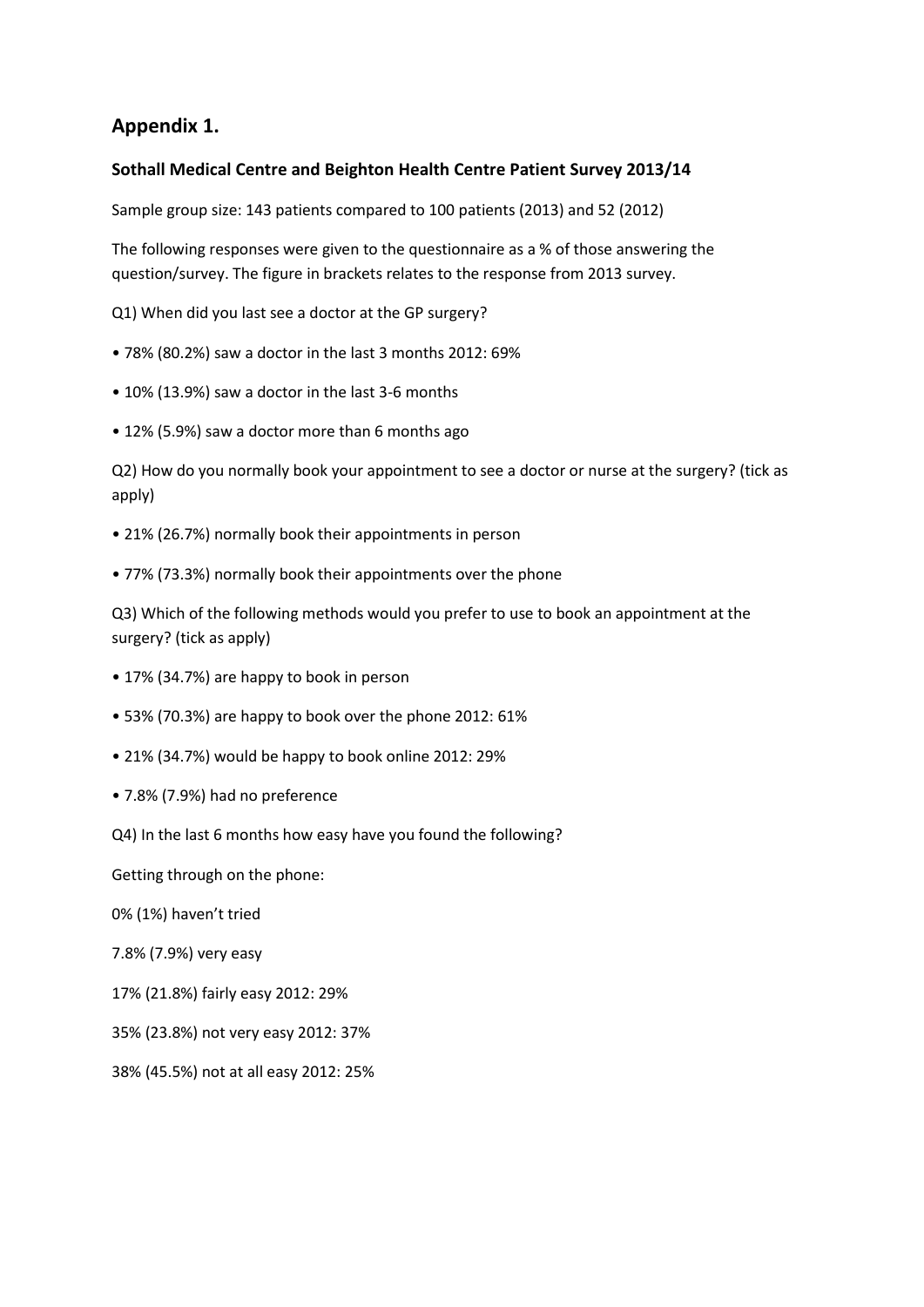#### **Speaking to a doctor on the phone**:

14.1% (13.9%) haven't tried 2012: 25%

23.6% (16.8%) very easy 2012: 30%

32.2% (22.8%) fairly easy 2012: 25%

15.0% (12.9%) not very easy 2012: 11%

5.5% (16.8%) not at all easy 2012: 2%

9.4% (16.8%) don't know

## **Speaking to a nurse on the phone:**

43.4% (41.6%) haven't tried 2012: 61%

3.4% (4%) very easy

10.4% (13.9%) fairly easy

10.4% (8.9%) not very easy

6.0% (5%) not at all easy

26% (26.6%) don't know

#### **Obtaining test results by phone**:

26% (18.8%) haven't tried 2012: 33%

24% (21.8%) very easy 2012: 22%

22.8% (34.6%) fairly easy 2012: 27%

9.8% (3%) not very easy 2012: 2%

4% (4%) not at all easy 2012: 0%

16.2% (17.8%) don't know

Q5) Have you used the doctor telephone triage service available between 8.30am to 11.30am?

Yes: 66% (56.4%) 2012: 44%

No: 34% (33.7%)

No answer: (9.9%)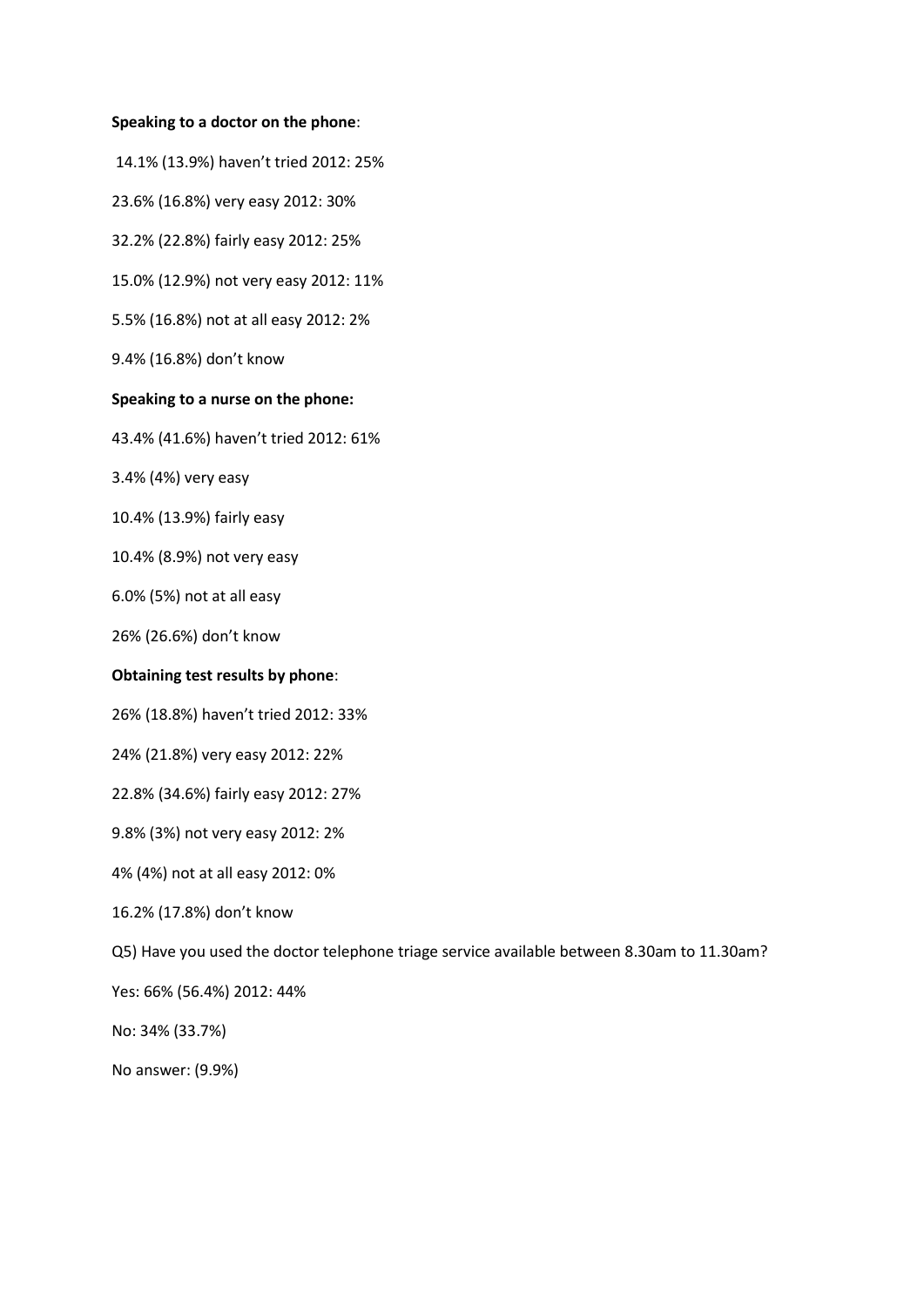Q6) Were you satisfied with how soon the doctor phoned you back after your message was taken?

Very: 70% (63.9%) 2012: 59%

Fairly: 26.7% (20.8%) 2012: 30%

Neither satisfied or dissatisfied: 11.1% (9.7%)

Quite dissatisfied: 6.0% (4.2%)

Very dissatisfied: 2.0% (1.4%)

Q7) Was the doctor able to sort out your problem/request over the phone?

Yes: 85.6% (78%) 2012: 54%

No:25.6% (22%) 2012: 32%

Q8) Which situations would you be happy to use the doctor telephone triage service for?

New urgent problem: 37% (24.8%)

New routine problem: 29% (16.5%)

Follow-up: 29% (24.1%)

No face-to-face doctor appointments left: 33% (30.1%)

Other: 3% (0.7%)

Not happy to use the service: 7.7% (5%) 2012: 6%

Q9) Do you have any suggestions to make the doctor telephone triage service better?

Q10) In the past 6 months have you tried to see a doctor fairly quickly?

Yes: 71.3% (84.2%) 2012: 62%

No: 24.0% (14.8%)

Can't remember: 5% (1%)

**Q11) Think about the last time you tried to see a doctor fairly quickly. Were you able to see a doctor on the same day or in the next two weekdays that the GP or Health centre was open?**

Yes: 55% (44.5%) 2012: 47%

No: 39% (46.5%) 2012: 49%

Can't remember: 6% (5%)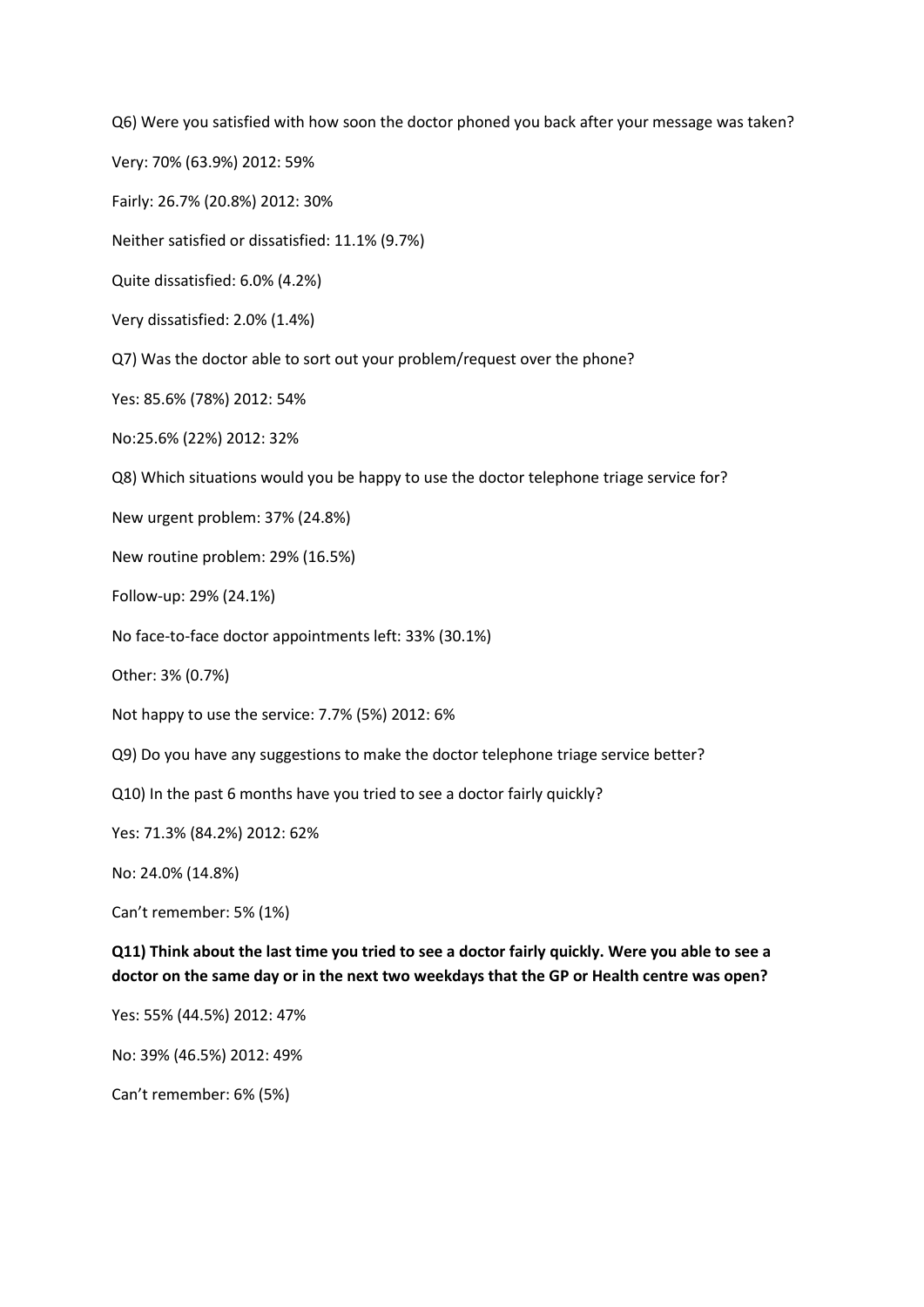**Q12) If you weren't able to be seen during the next 2 weekdays that the GP or health centre was open, why was that?**

There weren't any appointments: 68% (51.5%) 2012: 73%

Time offered didn't suit: 12% (5%) 2012: 14%

Appointment was with a doctor who I didn't want to see: 8% (18.8%)

A nurse was free but I wanted to see a Dr:0% (0%)

Was offered an appointment at a different branch of my surgery: 8% (5%)

Can't remember: 2% (2%)

#### **Q13) In the last 6 months, have you tried to book ahead for an appointment with a doctor?**

Yes: 77% (79.2%) 2012: 62%

No: 19% (18.8%)

Can't remember:4% (1%)

# **Q14) Last time you tried, were you able to get an appointment with a Dr more than 2 weekdays in advance?**

Yes: 37.0% (37.6%) 2012: 42%

No: 57% (50.5%) 2012: 53%

Can't remember: 6% (3%)

#### **Q15) How easy do you find getting into the building at the surgery?**

Very easy: 82% (78.2%) 2012: 73%

Fairly easy: 17% (18.8%) 2012: 22%

Not very easy: 1% (2%)

Not at all easy: 1% (1%)

Q16) How clean is the GP surgery?

Very clean: 81% (72.3%) 2012: 63%

Fairly clean: 19% (26.7%) 2012: 32%

Not very clean:0.7% (1%)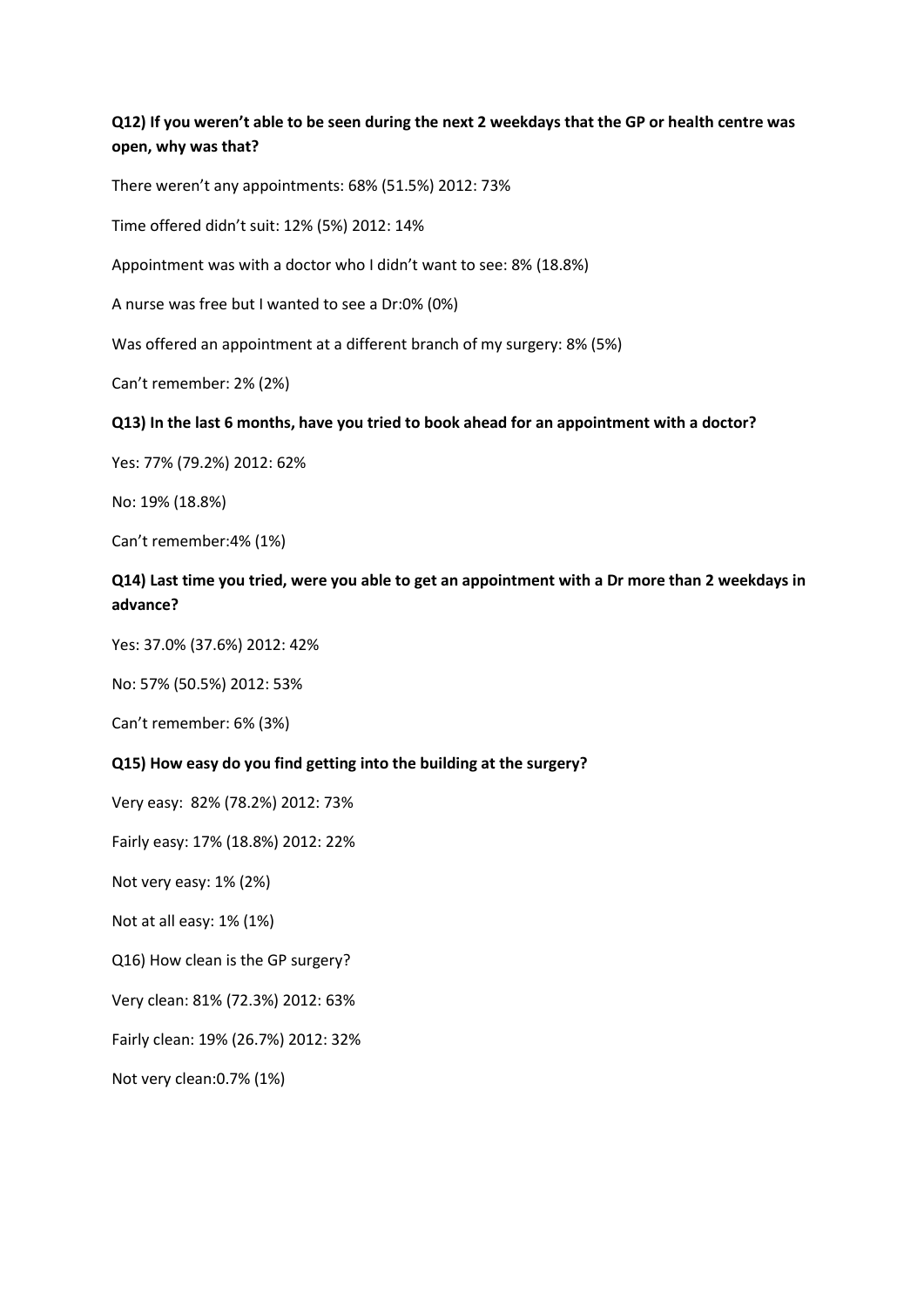#### **Q17) In the reception area, can other patients overhear what you say to the receptionist?**

Yes but don't mind: 58% (56.4%) 2012: 66%

Yes and am not happy about it: 28% (36.6%) 2012: 34%:

No, other patients can't overhear: 6% (2%)

Don't know: 16% (5%)

#### **Q18) How helpful do you find the receptionists at the surgery?**

Very: 46% (33.7%) 2012: 43%

Fairly: 37% (45.5%) 2012: 45%

Not very: 13% (12.9%)

Not at all: 4% (7.9%)

# **Q19) In the last 12 months, have the receptionists ever made it difficult for you to see or talk to a GP?**

Yes, once: 13% (13.8%)

Yes, more than once: 25% (25.8%)

No, not at all: 59% (57.4%)

Not had contact with a receptionist: 2% (2%)

#### **Q20) How long after your appointment time do you normally wait to be seen?**

I am normally seen on time: 0% (6.9%)

Less than 5 minutes: 4% (9.9%)

5 to 15 minutes: 51% (34.7%) 2012: 67%

15-30 minutes: 34% (40.6%) 2012: 16%

More than 30 minutes:9.3% (5.9%) 2012: 7%

Can't remember:1.4% ( 2%)

### **Q21) How do you feel about how long you normally wait to be seen?**

I don't normally have to wait long: 51% (45.5%) 2012: 56%

I have to wait a bit too long: 32% (34.7%) 2012: 31%

I have to wait far too long: 11% (11.9%)

No opinion/doesn't reply: 6% (7.9%)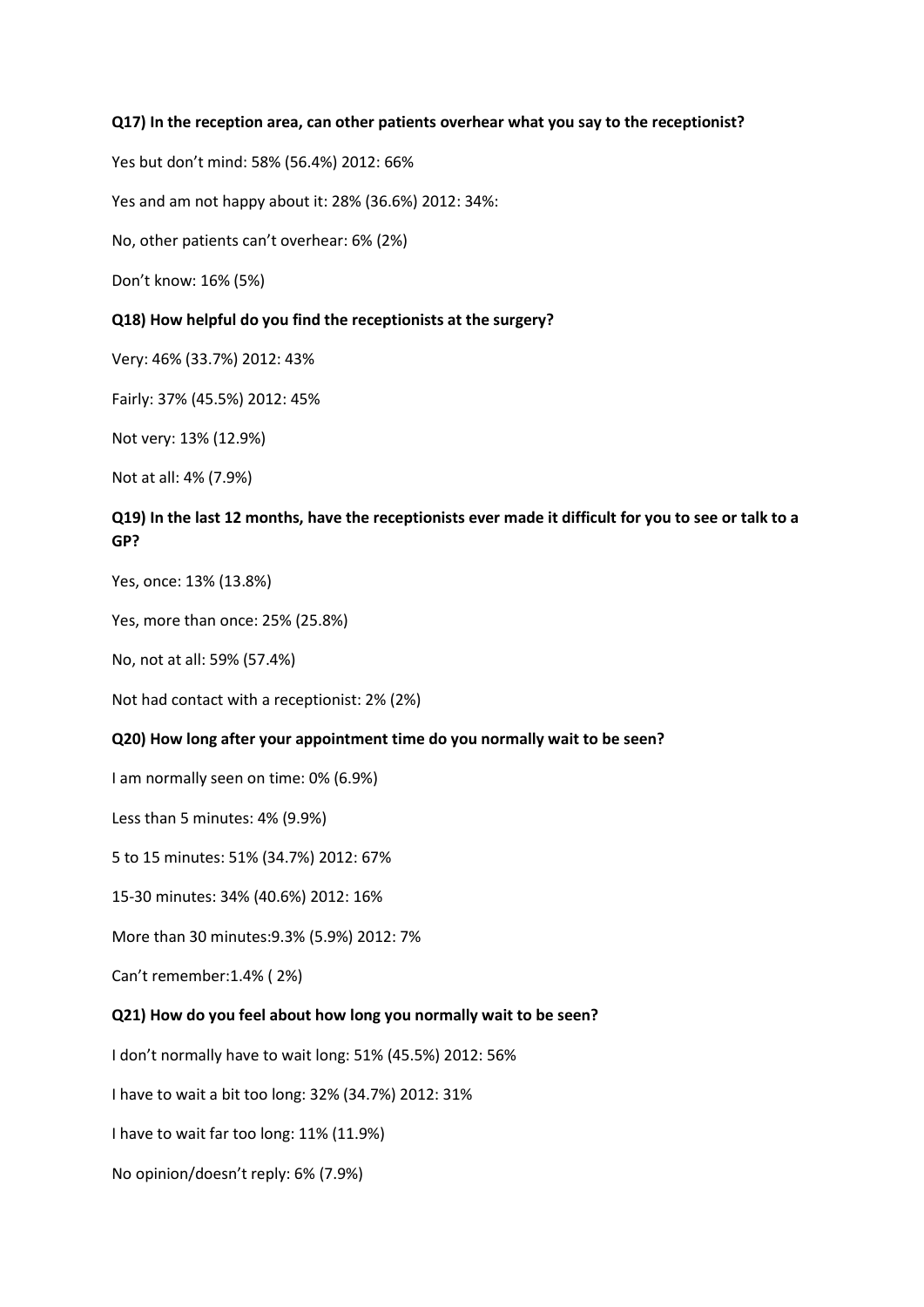## **Q22) Is there a particular Dr you prefer to see at the GP surgery or Health centre?**

Yes: 66% (71.3%) 2012: 66%

No: 34% (28.7%)

## **Q23) How often do you see the Dr you prefer?**

Always or most of the time: 29% (29.7%) 2012: 38%

A lot of the time: 25% (20.8%) 2012: 19%

Some of the time: 35% (30.7%) 2012: 17%

Never or almost never: 6.6% (6%) 2012: 9%

Not tried at this practice: 4% (6%)

## **Q24) How satisfied are you with the opening hours at the surgery?**

Very: 39% (54.5%)

Fairly: 34% (25.7%)

Very & fairly combined: 73% (80.2%) 2012: 82%

Neither satisfied nor dissatisfied:12% (8.9%)

Quite dissatisfied: 9% (8.9%)

Very dissatisfied: 4% (1%)

Don't know opening hours: 1.5% (1%)

## **Q25) As far as you know is the surgery open….**

Before 8am

Yes: 26% (24.8%) 2012: 10%

No: 13% (48.5%) 2012: 63%

Sometimes: 3% (10.9%) 2012: 8%

Don't know: 54% (15.8%) 2012: 19%

After 6.30pm:

Yes: 25% (15.8%) 2012: 27%

No: 6% (35.6%) 2012: 30%

Sometimes: 3.5% (25.8%) 2012: 11%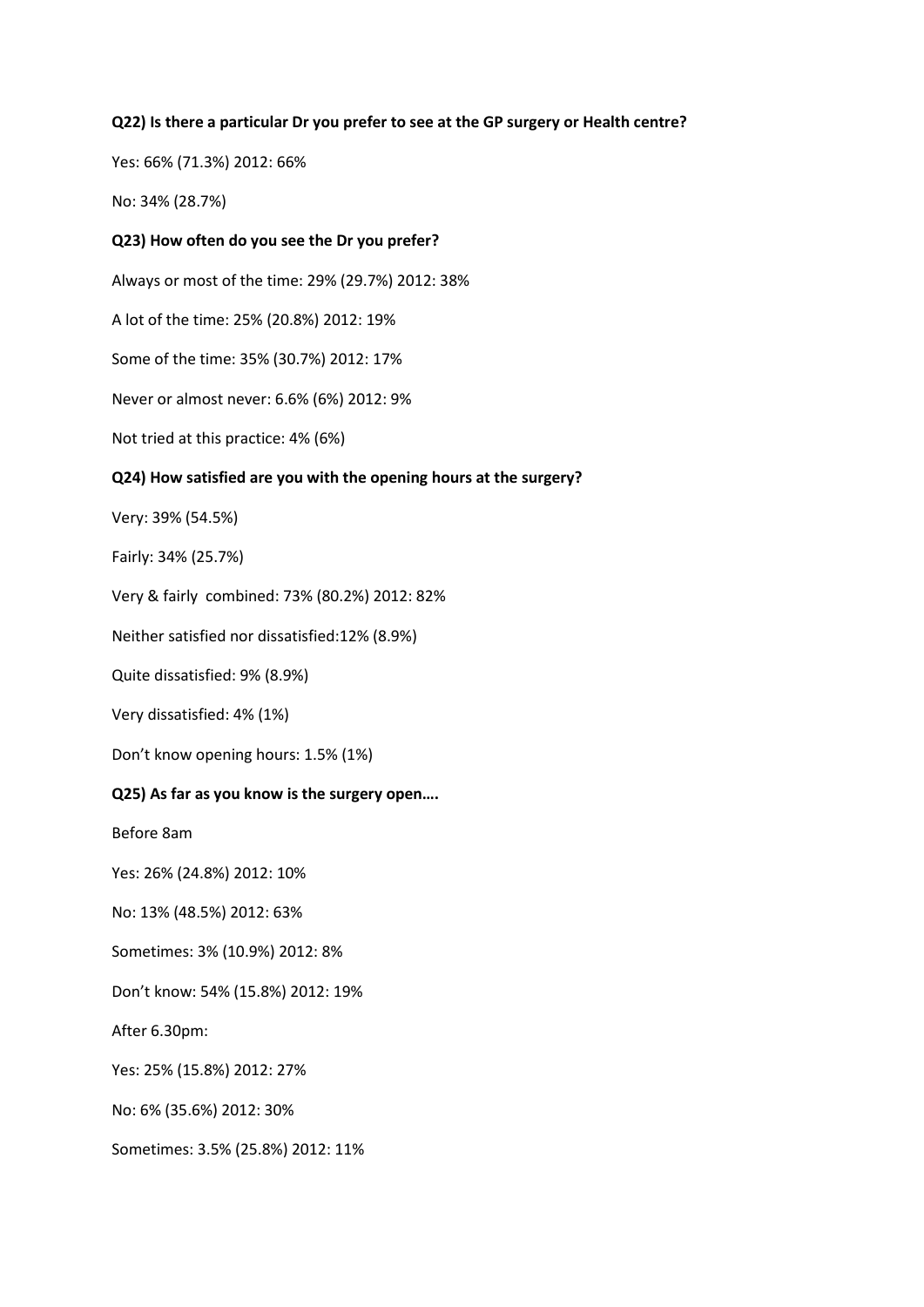Don't know: 56% (22.8%) 2012: 32%

#### **Q26) The last time you saw a Dr at the surgery how good was the Dr at each of the following:**

#### **Giving you enough time:**

Very good: 71% (69.3%) 2012: 70%

Good: 20% (24.7%) 2012: 19%

Neither good nor poor: 6% (4%)

Poor: 3% (2%)

Very poor: 0.7% (0%)

Doesn't apply: 0% (0%)

#### **Asking about your symptoms:**

Very good: 68.0% (68.3%) 2012: 66%

Good: 28% (27.7%) 2012: 30%

Neither good nor poor: 3% (2%)

Poor: 0.7% (2%)

Very poor: 0% (0%)

Doesn't apply: 0.7% (0%)

#### **Listening:**

Very good: 70% (68.3%) 2012: 65%

Good: 23% (26.7%) 2012: 28%

Neither good nor poor:5% (5%)

Poor: 1.5% (0%)

Very poor: 0% (0%)

Doesn't apply: 4% (0%)

Explaining tests and treatments:

Very good: 61% (52.5%) 2012: 50%

Good: 26% (27.7%) 2012: 33%

Neither good nor poor: 8% (8.9%)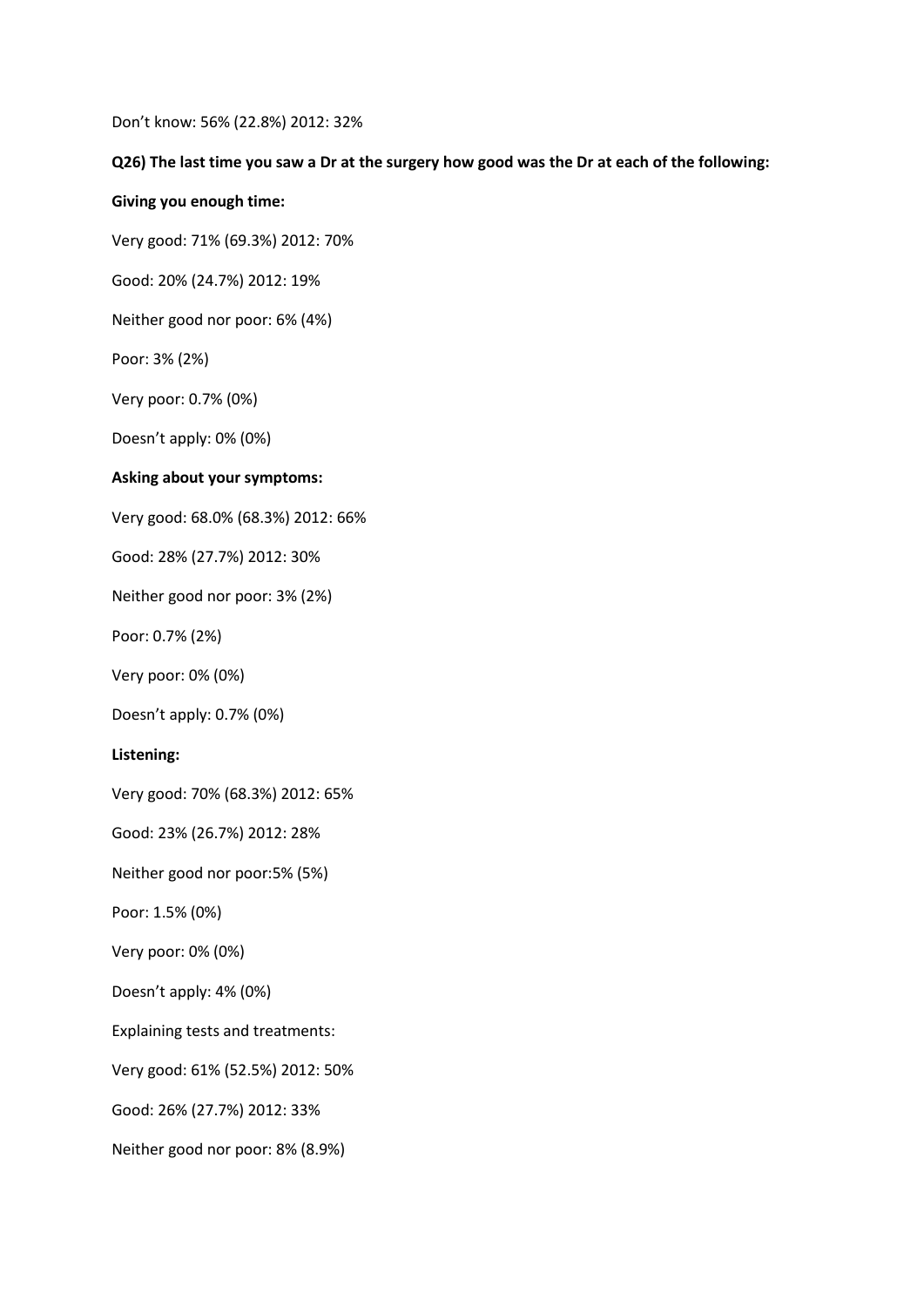Poor: 1.5% (1%)

Very poor: 0% (1%)

Doesn't apply: 5% (8.9%)

#### **Involving you in decisions about your care:**

Very good: 60% (62.4%) 2012: 45%

Good: 26% (29.6%) 2012: 30%

Neither good nor poor: 8% ( 5%)

Poor: 1.5% (1%)

Very poor: 0% (0%)

Doesn't apply: 5 (2%)

#### **Treating you with care and concern:**

Very good: 65% (67.3%) 2012: 62%

Good: 22% (24.7%) 2012: 23%

Neither good nor poor: 10% (3%)

Poor: 1.5% (3%)

Very poor: 0% (1%)

Doesn't apply: 1.5% (1%)

#### **Taking your problems seriously:**

Very good: 67% (66.2%) 2012: 65%

Good: 20% (22.8%) 2012: 23%

Neither good nor poor: 12% (6%)

Poor: 2% (3%)

Very poor: 0.7% (1%)

Doesn't apply: 0.7% (1%)

#### **Q27) Did you have confidence and trust in the doctor you saw?**

Yes, definitely: 80% (80.2%) 2012: 65%

Yes, to some extent: 18% (18.8%) 2012: 24%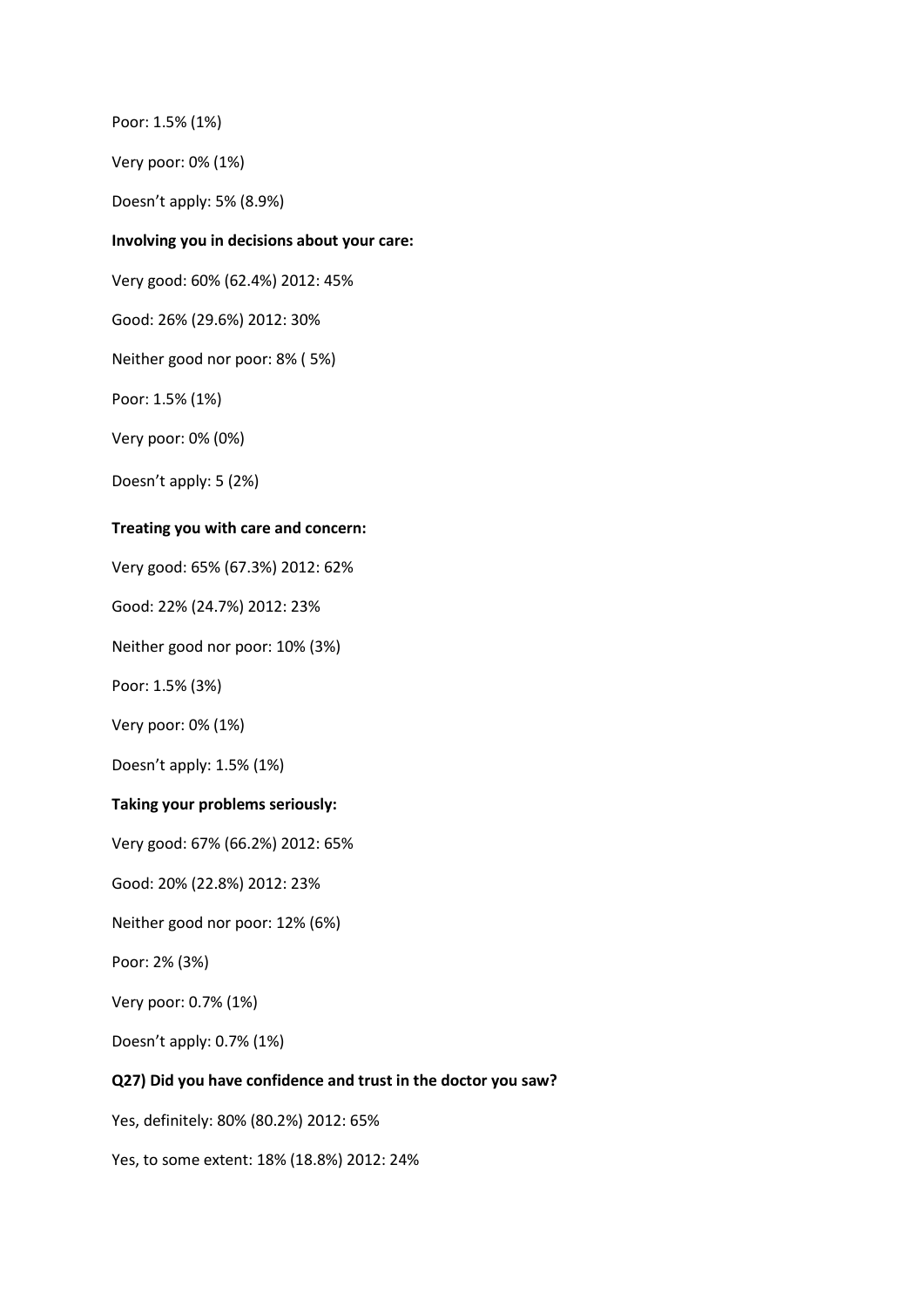No, not at all: 1.4% (1%)

Don't know/can't say: 0.7% (0%)

## **Q28 (a) How easy is it for you to get an appointment with a Practice Nurse at the surgery?**

Haven't tried: 15% (9.9%) 2012: 18%

Very: 28% (36.6%)

Fairly: 43% (42.6%)

Very and fairly combined: 71% (79.2%) 2012: 76%

Not very: 9.4% (7.9%)

Not at all: 2% (0%)

Don't know: 2% (3%)

# **b) If you have booked a routine blood test at the surgery in the last six months, how long did you have to wait:**

Less than 1 week: 31% (34.6%)

1-2 weeks: 43% (30.7%)

More than 2 weeks: 5% (9.9%)

Not applicable: 21% (24.8%)

# **Q29) Last time you saw a Practice Nurse at the surgery, how good did you find the Practice Nurse at each of the following?**

Giving you enough time:

Very good: 65% (66.3%) 2012: 65%

Good: 27% (24.8%) 2012: 24%

Neither good nor poor:3% ( 3%)

Poor: 0% (0%)

Very poor: 0% (0%)

Doesn't apply: 5% (6%)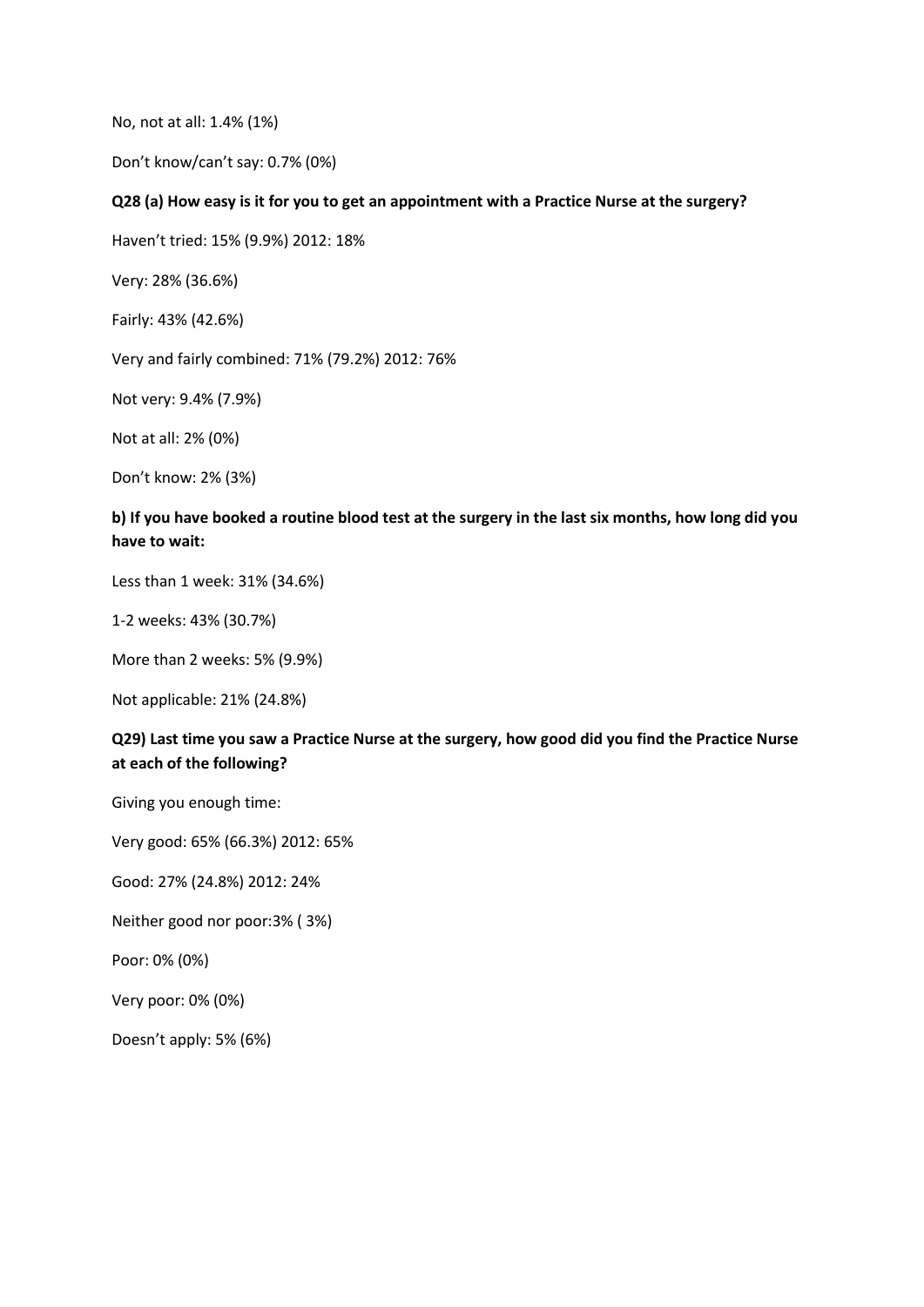#### **Asking about your symptoms:**

Very good: 53% (59.4%) 2012: 55%

Good: 27% (23.8%) 2012: 23%

Neither good nor poor:8% (6%)

Poor: 0.7% ( 0%)

Very poor: 0% (0%)

Doesn't apply: 9.3% (10.8%)

## **Listening:**

Very good: 59% (62.4%) 2012: 63%

Good: 29% (20.8%) 2012: 22%

Neither good nor poor: 6.0% (6.9%)

Poor: 0.8% (2%)

Very poor: 0% (0%)

Doesn't apply: 5.6% (7.9%)

## **Explaining tests and treatments:**

Very good: 52% (61.4%) 2012: 60%

Good: 29% (20.8%) 2012: 21%

Neither good nor poor: 6.0% (6.9%)

Poor: 0% (1%)

Very poor: 0% (1%)

Doesn't apply: 9% (9.9%)

## **Involving you in decisions about your care:**

Very good: 46% (54.4%) 2012: 45%

Good: 27% (22.8%) 2012: 19%

Neither good nor poor:6.5% ( 10.9%)

Poor: 0% (2%)

Very poor: 0% (0%)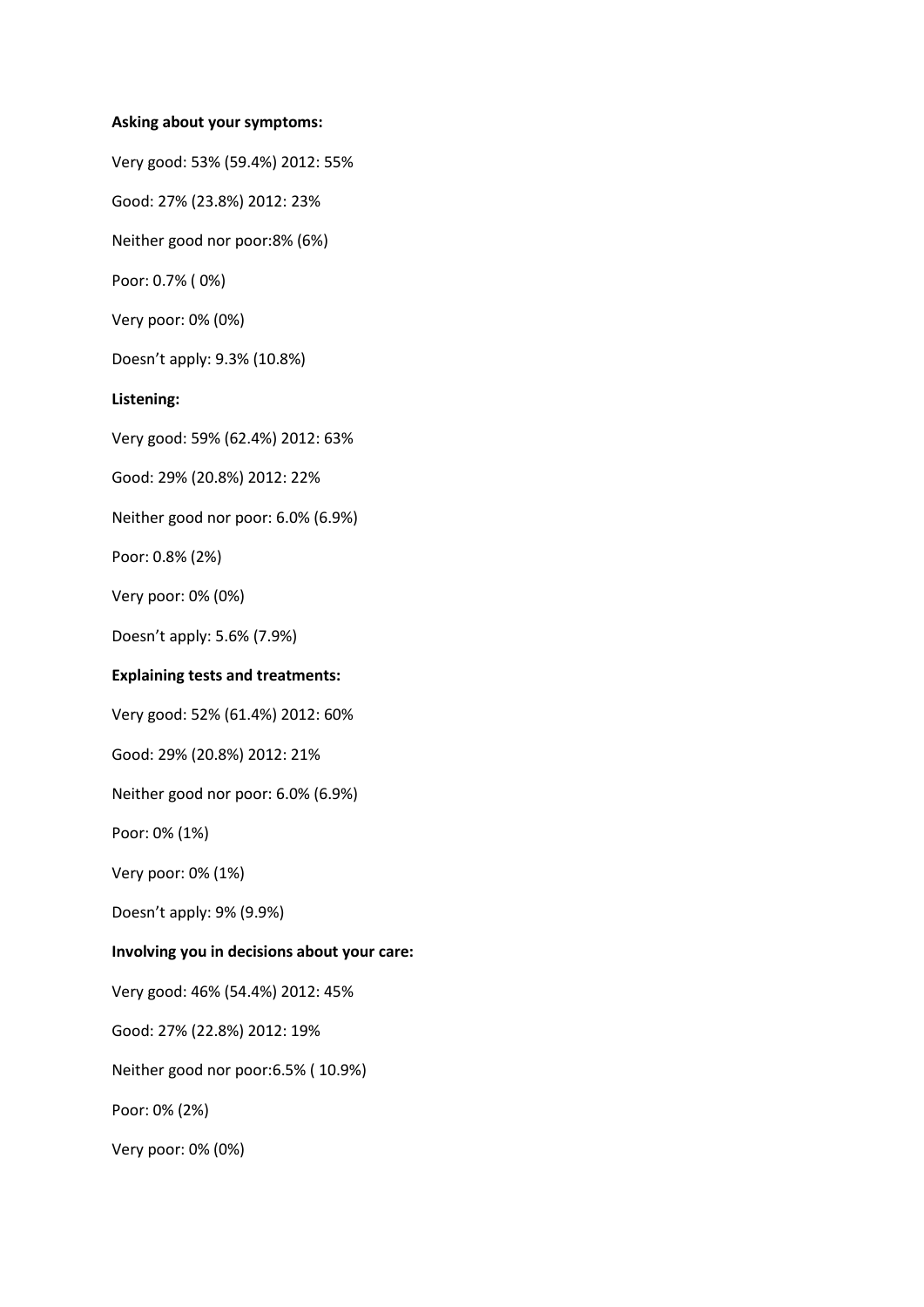Doesn't apply: 16% (9.9%)

#### **Treating you with care and concern:**

Very good: 60% (63.4%) 2012: 60%

Good: 25% (23.8%) 2012: 23%

Neither good nor poor: 6.4% (5%)

Poor: 0.8% (0%)

Very poor: 0% (0%)

Doesn't apply: 7% (10.8%)

## **Taking your problems seriously:**

Very good: 54% (63.4%) 2012: 55%

Good: 34% (19.8%) 2012: 19%

Neither good nor poor:8% ( 7%)

Poor: 0% (0%)

Very poor: 0% (0%)

Doesn't apply: 10% (9.9%)

#### **Q30) Are you aware that some nurse appointments are available for the following?**

#### **Minor illness:**

Yes: 78& (76%) 2012: 63%

No: 22% (24%) 2012: 35%

#### **Medication review:**

Yes: 60% (51%) 2012: 42%

No: 33% (49%) 2012: 58%

#### **Managing long-term conditions:**

Yes: 42% (53%) 2012: 43%

No: 50% (47%) 2012: 57%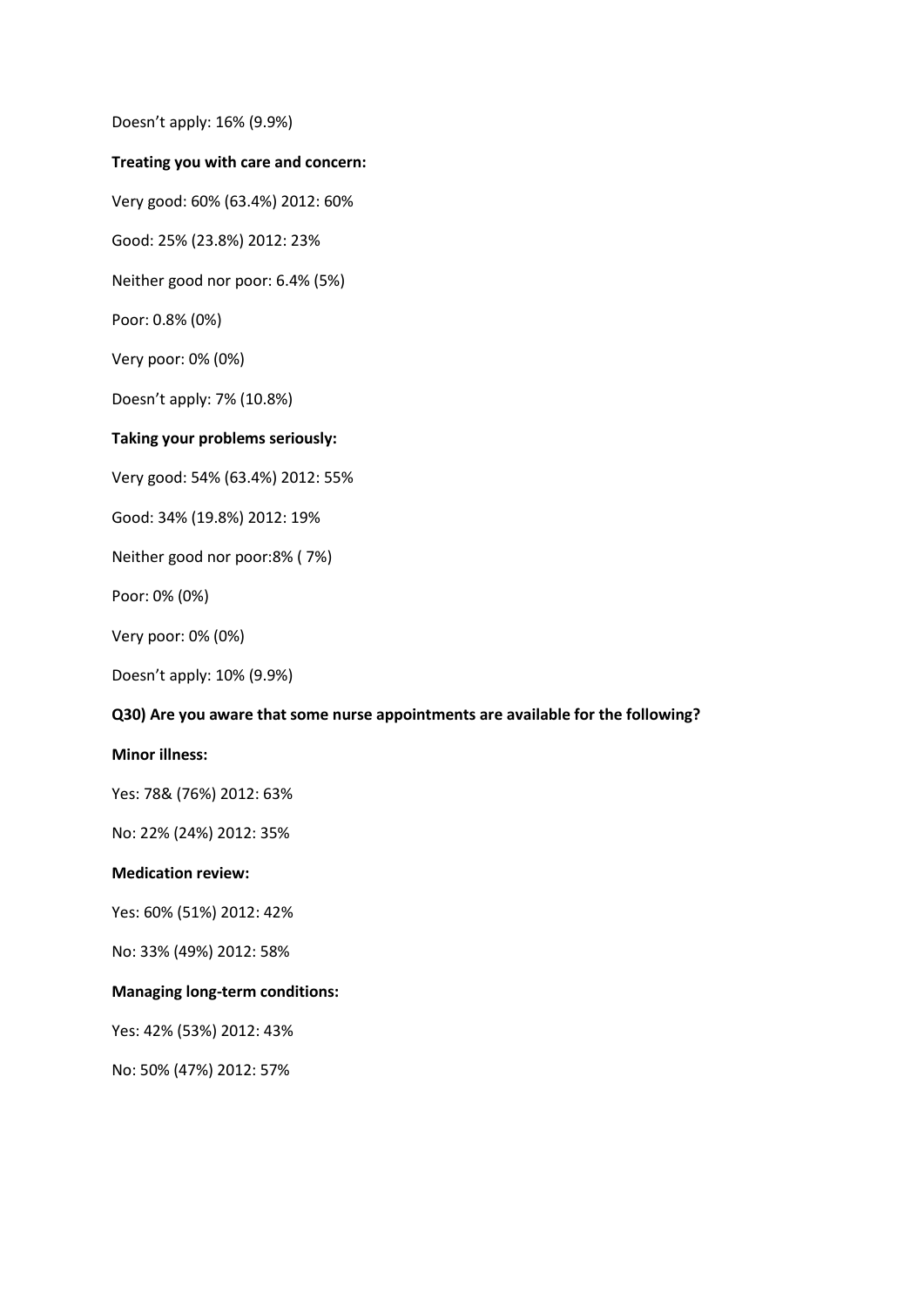**Q31) Are you aware that if you have a chronic disease this will now be reviewed (often by the nurse) in the month of your Birthday?**

Yes 51%

No 49%

### **Q32) In general, how satisfied are you with the care you get at the surgery?**

Very: 60% (65.3%) 2012: 51%

Fairly: 35% (22.8%) 2012: 37%

Neither satisfied nor dissatisfied: 3% ( 5.9%) 2012: 10%

Quite dissatisfied: 1.4% (5%)

Very dissatisfied: 0.7%) 1%

#### **Q33) Would you recommend the Surgery to someone who has just moved to your local area?**

Yes: 71% (81.1%) 2012: 84%

Might: 15% (7.9%) 2012: 10%

Not sure: 5% (4%)

Probably not: 8% (3%)

Definitely not: 0.7% (2%)

Don't know: 0% (1%)

#### **Q34) Are you male or female?**

Male: 34% (24.7%) 2012: 33%

Female: 66% (73.3%) 2012: 67%

Q35) How old are you?

Under 18: 0% (0%)

- 18-24: 0.7% (3%)
- 25-34: 9% (14.9%)
- 35-44: 12% (12.9%)
- 45-54: 17% (17.8%)
- 55-64: 18% (12.9%)
- 65-74: 24% (25.6%)